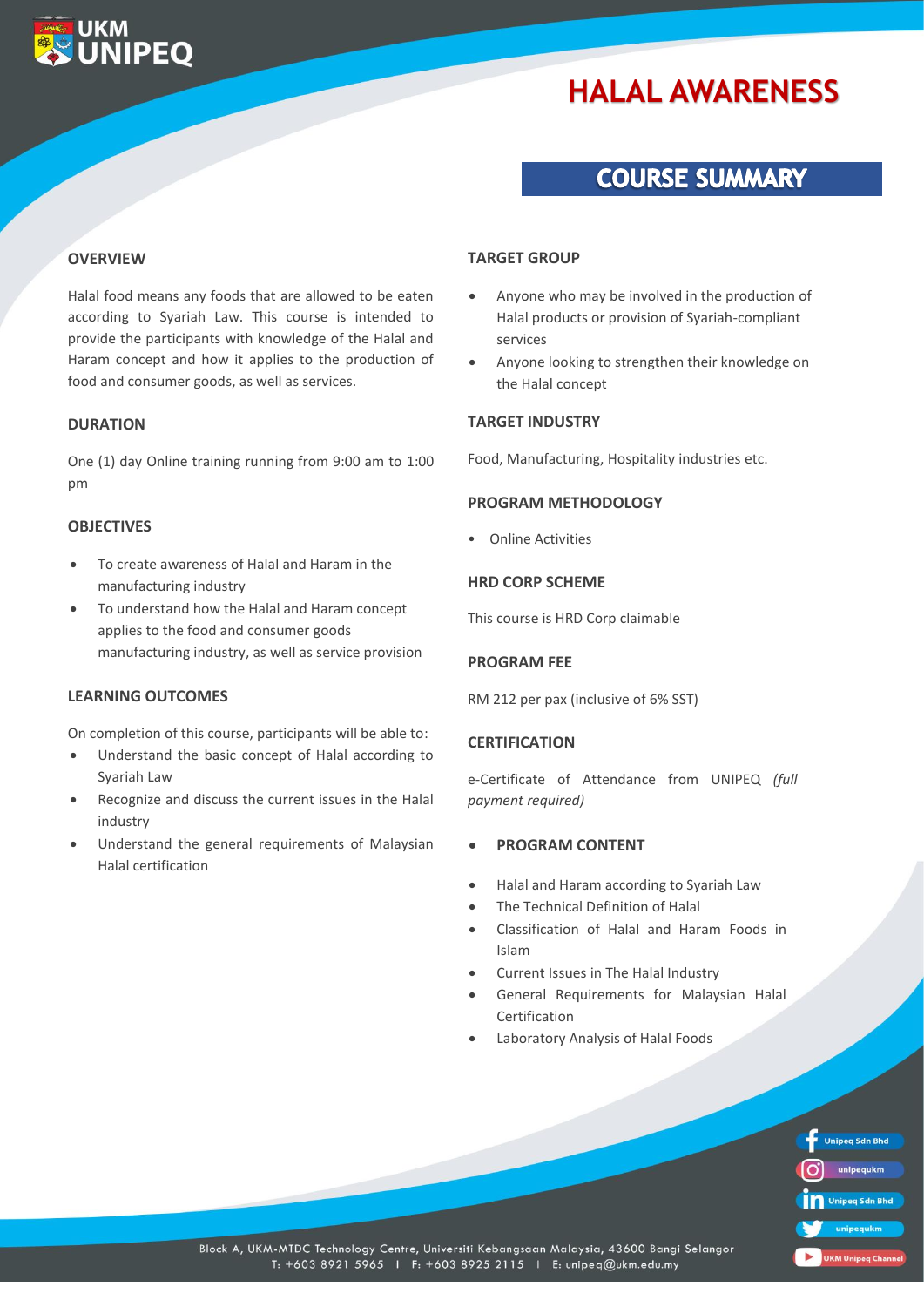

### **Day 1**

**ENDRUKM**<br> **ENDRUNIPEQ** 

| <b>Time</b>           | <b>Content</b>                                                                  |
|-----------------------|---------------------------------------------------------------------------------|
| $9:00$ am $-10:45$ am | Introduction:                                                                   |
|                       | Halal and Haram according to Syariah Law                                        |
|                       | The Technical Definition of Halal                                               |
| 10:45 am $-$ 11:00 am | <b>Break</b>                                                                    |
| 11:00 am $-$ 12:00 pm | Classification of Halal and Haram Foods in Islam                                |
|                       | Current Issues in the Halal Food Industry                                       |
| 12:00 pm $-$ 1:00 pm  | General Requirements for Malaysian Halal Certification                          |
|                       | Laboratory Analysis for Halal Foods - DNA Analysis and Alcohol Content Analysis |
| $1:00$ pm             | <b>End of Training</b>                                                          |